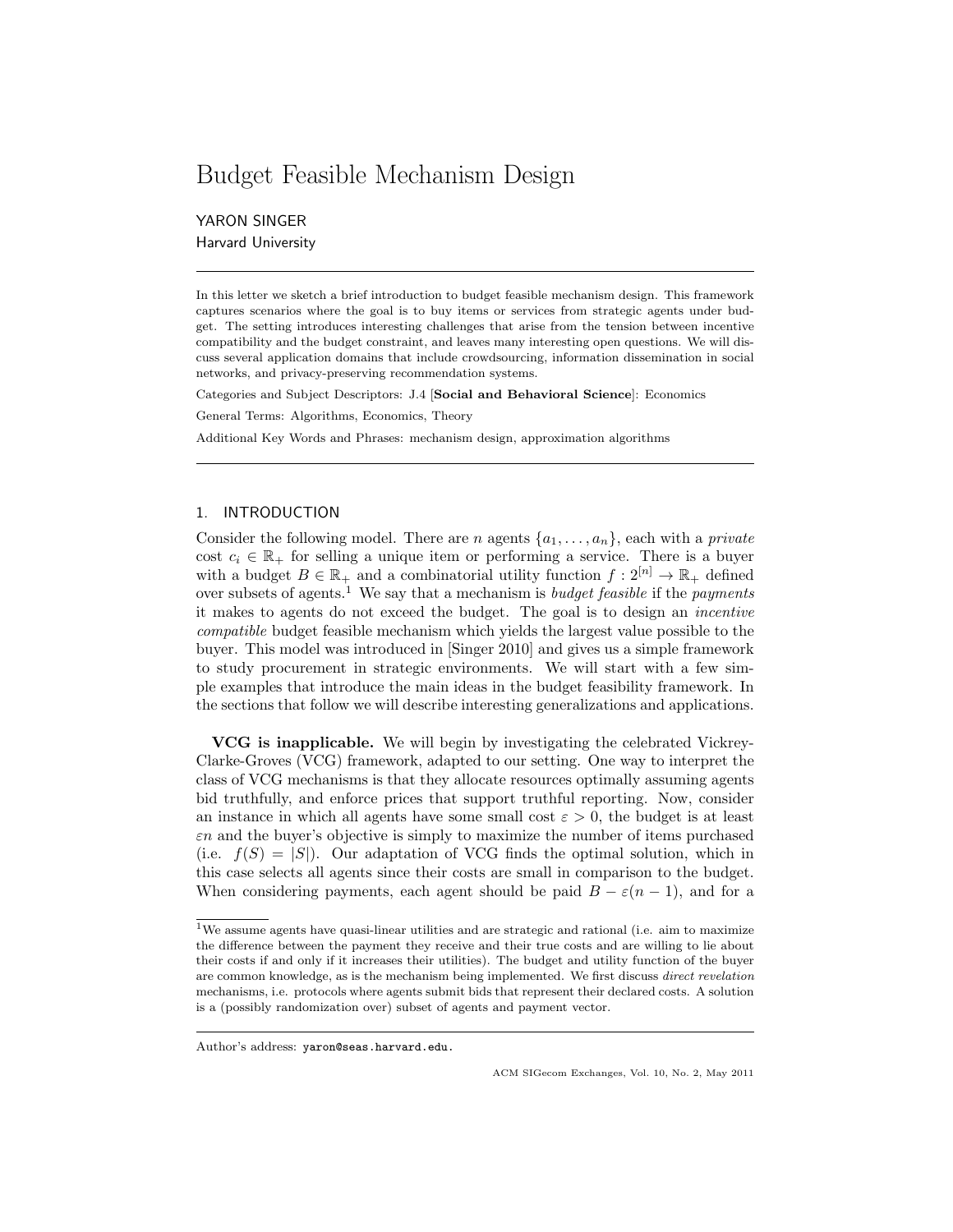sufficiently small  $\varepsilon$  the total payments exceed the budget by a factor proportional to the number of agents! Since we require mechanisms whose sum of payments does not exceed the budget this kind of mechanism is inapplicable.

Approximation is necessary. The above example implies something stronger than the fact that VCG is generally inapplicable. Due to uniqueness of prices, the example above suggests that the optimal solution – the allocation which maximizes the utility of the buyer when all agents' costs are known – cannot be implemented truthfully under budget. This is true even for utility functions that are as simple as the one above and is independent of any computational assumptions. We will therefore aim to approximate the optimal solution. We will quantify the quality of a mechanism in terms of its approximation ratio against the full-information optimum. For  $\alpha \geq 1$  we say that a mechanism is  $\alpha$ -approximate if for any input of bids it allocates to a set S s.t.  $\alpha f(S) \ge f(S^*)$  where  $S^* \in \operatorname{argmax}_{\{T:\sum_{i \in T} c_i \le B\}} f(T)$ . <sup>2</sup>

In general, nothing works. Consider an instance almost identical to the one from the previous example where again all agents have small costs  $\varepsilon > 0$ , the budget is sufficiently large, i.e.  $B > \varepsilon n$ , but now the utility function the buyer aims to optimize is the following variant of the cardinality function:

$$
f(S) := \begin{cases} |S| & \text{if agent } a_1 \text{ is in } S \\ 0 & \text{otherwise} \end{cases}
$$

A buyer with the above utility function only benefits when a particular agent  $a_1$  is allocated (think of a buyer who wishes to consume as many bottles of wine as possible, and only  $a_1$  sells her bottle with a complementary bottle opener). It is not hard to be convinced that any truthful mechanism which has a positive value to the buyer must surrender its entire budget to  $a_1$  in this case. So, for general utility functions no truthful mechanism has a reasonable approximation ratio. Importantly, note that here too this is due to the conflict between truthfulness and the budget constraint and does not depend on any computational assumptions.

The question is then:

which utility functions have budget feasible mechanisms with reasonable approximation guarantees?

The first main result we will discuss shows that for any monotone submodular function there exists a randomized truthful budget feasible mechanism that has a constant factor approximation ratio. As we will soon see, this result is developed by a careful study of what we call proportional share mechanisms.

## 2. THE PROPORTIONAL SHARE MECHANISM

Consider the following mechanism: Sort the *n* bids so that  $b_1 \leq b_2 \leq \ldots \leq b_n$ , and let k be the largest index for which  $b_k \leq B/k$ . That is, k is the place where

 $^2\rm{We}$  note that similar impossibilities to the ones presented in this letter apply to Bayesian mechanisms, implying that positive results for worst-case analysis would be particularly strong.

ACM SIGecom Exchanges, Vol. 10, No. 2, May 2011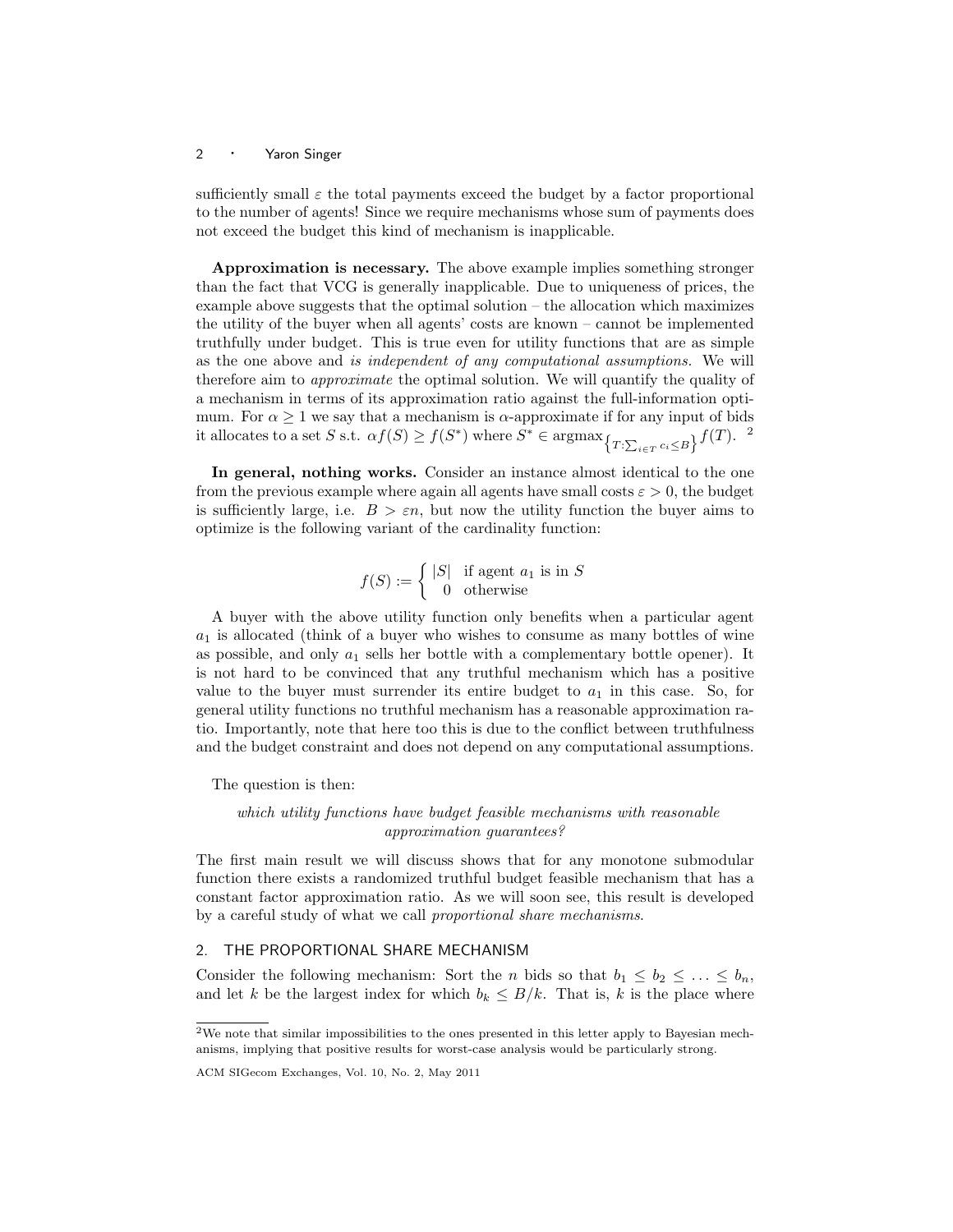

Fig. 1. An illustration of the allocation rule of the proportional share mechanism for  $f(S) = |S|$ . The blue line is the curve  $B/k$  which is the border of budget feasibility when sharing the budget equality between agents. The red line is the value of the function we aim to optimize  $f(S) = |S|$ .

the curve of the increasing costs intersects the hyperbola  $B/k$  (see Figure 1). The set allocated here is  $S = \{1, 2, ..., k\}$  and for every agent  $a_i \in S$  the payment that supports truthful reporting is  $\min\{B/k, b_{k+1}\}\$ . It is not difficult to verify that this mechanism is truthful and importantly that it has the property we seek: summing over the payments that support truthfulness satisfies the budget constraint, and we therefore have a budget feasible mechanism. Importantly, this mechanism has a good approximation ratio.

PROPOSITION 2.1. For  $f(S) = |S|$  the mechanism is a two-approximation.

Proof. Observe that the optimal solution is obtained by greedily choosing the lowest-priced items until the budget is exhausted. Assume for purpose of contradiction that the optimal solution has  $\ell$  items, and the mechanism returns less than  $\ell/2$  items. It follows that  $c_{\lceil \ell/2 \rceil} > 2B/\ell$ . Note however, that this is impossible since we assume that  $c_{\lceil \ell/2 \rceil} \leq \ldots \leq c_{\ell}$ , and  $\sum_{i=\lceil \ell/2 \rceil}^{\ell} c_i \leq B$  which implies that  $c_{\lceil \ell/2 \rceil} \leq 2B/\ell$ , a contradiction.  $\Box$ 

Somewhat surprisingly, this simple mechanism is in fact optimal.

PROPOSITION 2.2. For  $f(S) = |S|$ , no budget feasible mechanism can quarantee an approximation ratio strictly better than two.

PROOF. Suppose  $c_1 = c_2 = \cdots = c_n = B/2 + \delta$ , for some positive  $\delta < B/2$ . Let  $M$  be a mechanism with a finite approximation ratio and w.l.o.g. assume  $M$ allocates to agent  $a_1$ . By monotonicity,  $a_1$  can reduce her bid to  $b'_1 < B/2 - \delta$  and remain allocated. For this bid vector,  $(b'_1, c_{-1})$ , Myerson's characterization [Myerson 1981] implies that the payment for agent  $a_1$  should be at least  $B/2 + \delta$ . By individual rationality and budget feasibility  $\mathcal M$  cannot allocate to any other agent. Observe that the optimal solution in this case includes two agents.  $\Box$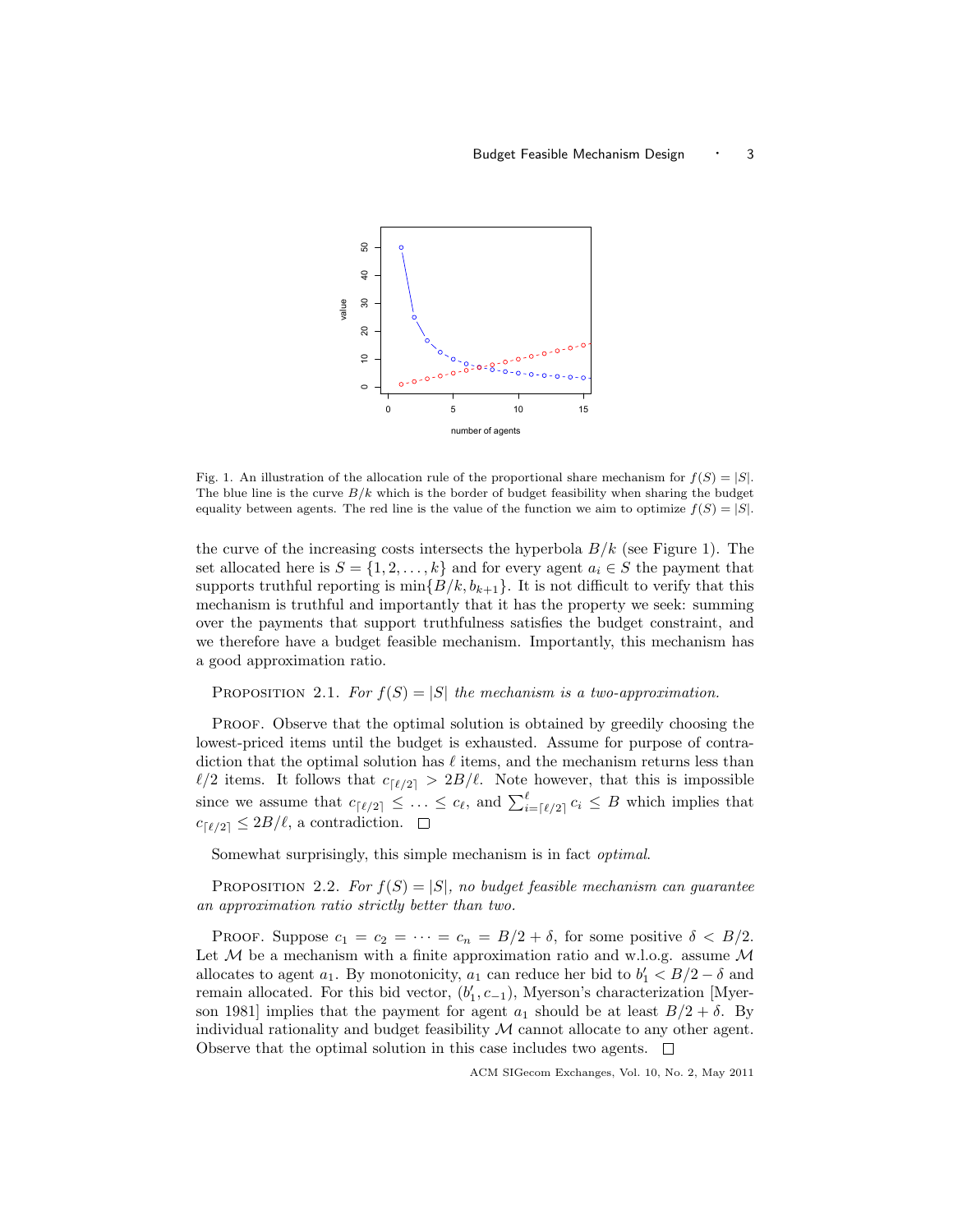We call the mechanism above a *proportional share mechanism* since it shares the budget among agents proportionally to their contribution. We will now develop this idea further and show how it can be applied to monotone submodular utility functions  $(f(S) = |S|)$  is a very special case of a submodular function). As we will briefly discuss, this requires overcoming some fundamental challenges that emphasize the clash between incentive compatibility and the budget constraint.

**Submodular functions.** Recall that a function  $f: 2^{[n]} \to \mathcal{R}_+$  is submodular if  $f(S \cup T) \leq f(S) + f(T) - f(S \cap T)$ , and monotone if  $S \subseteq T$  implies  $f(S) \leq f(T)$ . For monotone submodular functions, the marginal contribution of an agent  $a_i$  given a subset S, is  $f_S(a_i) = f(S \cup \{a_i\}) - f(S)$ . In an analogous manner to the way in which we sorted agents according to their bids, when the buyer has a general monotone submodular utility function we can consider bids by a marginal-contribution-percost order. That is, a sorting where the agent that appears in position  $i + 1$  is the agent  $a_j$  for which  $f_{S_i}(a_j)/c_j$  is maximal, where  $S_i = \{a_1, a_2 \ldots, a_i\}$  and  $S_0 = \emptyset$ . To simplify notation, we will write  $f_i$  instead of  $f_{S_{i-1}}(a_i)$ . Note that  $f(S_k) = \sum_{i \leq k} f_i$ . In the presence of submodularity this sorting implies:

$$
\frac{f_1}{c_1} \ge \frac{f_2}{c_2} \ge \dots \ge \frac{f_n}{c_n} \tag{1}
$$

The proportional share allocation rule. The proportional share allocation rule sorts agents according to (1) and allocates to agents  $i \in \{1, \ldots, k\}$  that respect  $c_i \leq B \cdot f_i/f(S_i)$ . For concreteness consider the special case when the utility function is additive, i.e. each agent  $a_i$  is associated with a fixed value  $v_i$  and  $f(S) = \sum_{i \in S} v_i$ . Here the marginal contribution of each agent is independent of their place in the sorting, and we simply have that  $f_i = v_i$  for all agents. In this case the proportional share allocation rule produces a budget-feasible mechanism. The reason is, it assures us that for each agent  $a_i$ , the payments that support truthfulness  $\theta_i$  do not exceed the agent's proportional share:

$$
\theta_i = \min\left\{\frac{v_i \cdot B}{\sum_{i \in S} v_i}, \frac{v_i \cdot b_{k+1}}{v_{k+1}}\right\}
$$

which is budget feasible since  $\sum_i \theta_i \leq B$ , and  $b_i \leq \theta_i$ .

For many special cases of submodular functions, minor adjustments to the proportional share allocation rule produce budget feasible mechanisms with good approximation guarantees, which in some cases are even optimal (e.g. when  $f(S)$ )  $|S|$ ). For the more intricate cases of submodular functions however, the proportional share allocation rule does not guarantee budget feasibility. For coverage functions for example, where each agent is associated with some set of elements  $T_i$ and  $f(S) = |\cup_{i \in S} T_i|$ , the marginal contribution of an agent is not fixed, but depends on the subset allocated by the algorithm in the previous stages. In this case, paying  $\theta_i$  as above with  $f_i$  instead of  $v_i$  will be under budget but will not support truthfulness. This is because the payment depends on the marginal contribution  $f_i$ , which is determined by  $a_i$ 's position in the sorting. Since the position in the sorting depends on the agent's bid paying  $f_i \cdot \min\{B/f(S_k), b_{k+1}/f_{k+1}\}$  is budget feasible but cannot be truthful (see Figure 2).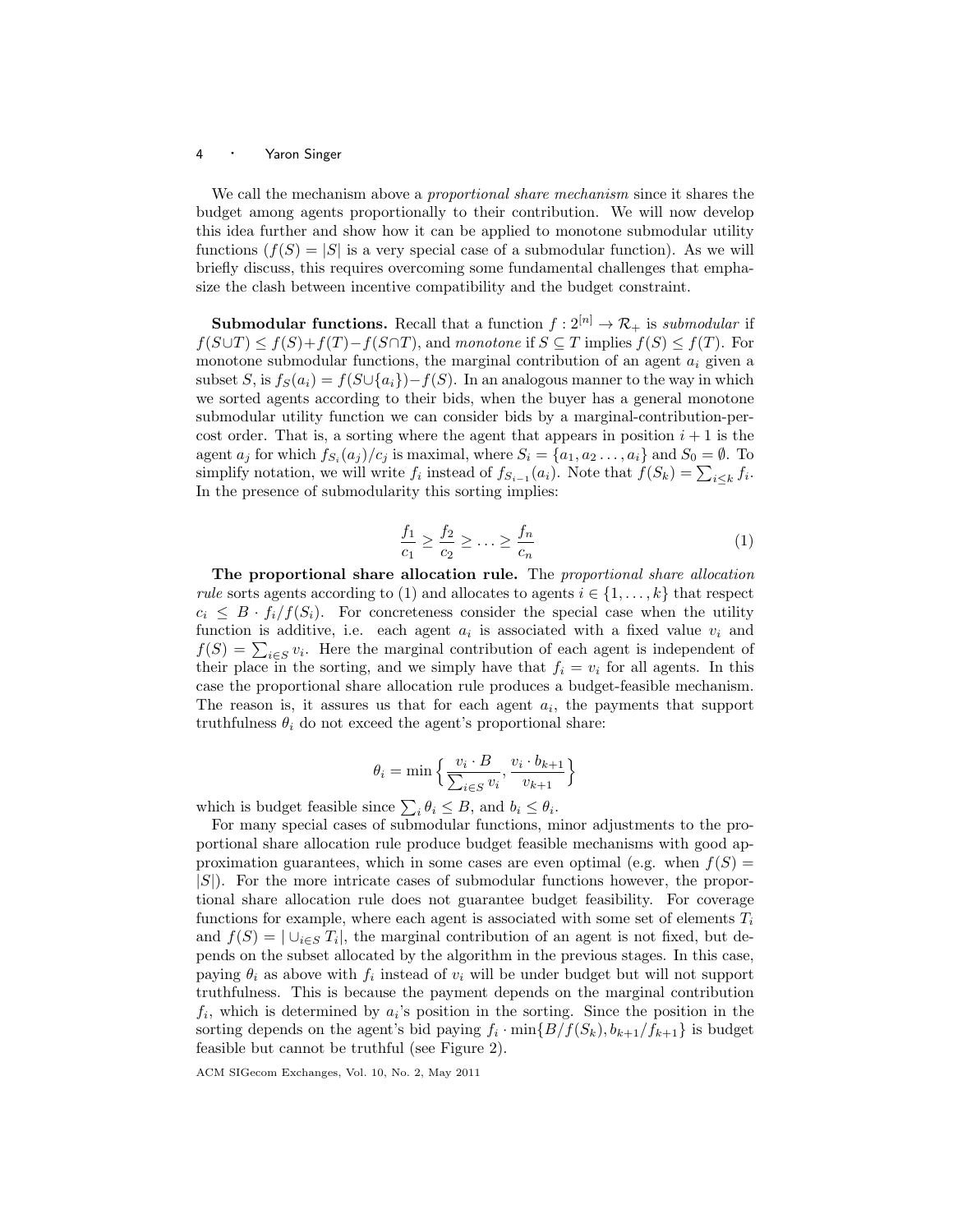

Fig. 2. An illustration of a coverage function. Assume each agent  $a_i$  contributes the set  $T_i$ , and the order in which the proportional share allocation rule selects agents is  $(a_1, a_2, a_3, a_4)$ . If the mechanism paid agents proportionally to their marginal contribution, agent  $a_4$  may wish to bid 0, which would maximize her marginal contribution since this bid places her first in the marginal-contribution-per-cost sorting.

For utility functions like coverage the fact that agents' contributions heavily depend on their bids make it seem like there is little hope in exploring proportional share mechanisms. Fortunately, it turns out that the proportional share allocation rule can be modified into a budget feasible mechanism with constant factor approximation guarantee for monotone submodular functions. This is the main technical result in [Singer 2010] and can be summarized as follows:

- (1) Payment characterization. First, we derive a characterization of the truthful payments of the proportional share allocation rule. The characterization reveals an underlying structure which plays an important role in our design.
- (2) Bounding payments. Using the above characterization, we show that for any monotone submodular function, we can slightly modify the proportional share allocation rule so that its truthful payments are only a constant factor away from the agents' proportional contributions  $B \cdot f_i/f(S_k)$ . We can therefore run this modified version of the proportional share allocation rule with a constant fraction of the budget, and the payments will be budget feasible.
- (3) Approximation guarantee. Finally, we apply the variation of the proportional share rule over a particular subset of agents and use randomization to provide a good approximation guarantee without breaking monotonicity of the allocation rule.<sup>3</sup>

THEOREM 2.3 [SINGER 2010]. For any monotone submodular function there exists a randomized universally truthful budget feasible mechanism with a constant factor approximation ratio.

## 3. BEYOND SUBMODULARITY

The positive result for submodular functions opens the possibility for broader classes of functions to have budget feasible mechanisms. In our introduction we saw a simple example of a superadditive utility function where no budget feasible with

<sup>3</sup>The approximation ratio shown in [Singer 2010] was 117.7. Chen, Gravin, and Lu later gave a much tighter bound of 7.91 using clever analysis [Chen et al. 2011].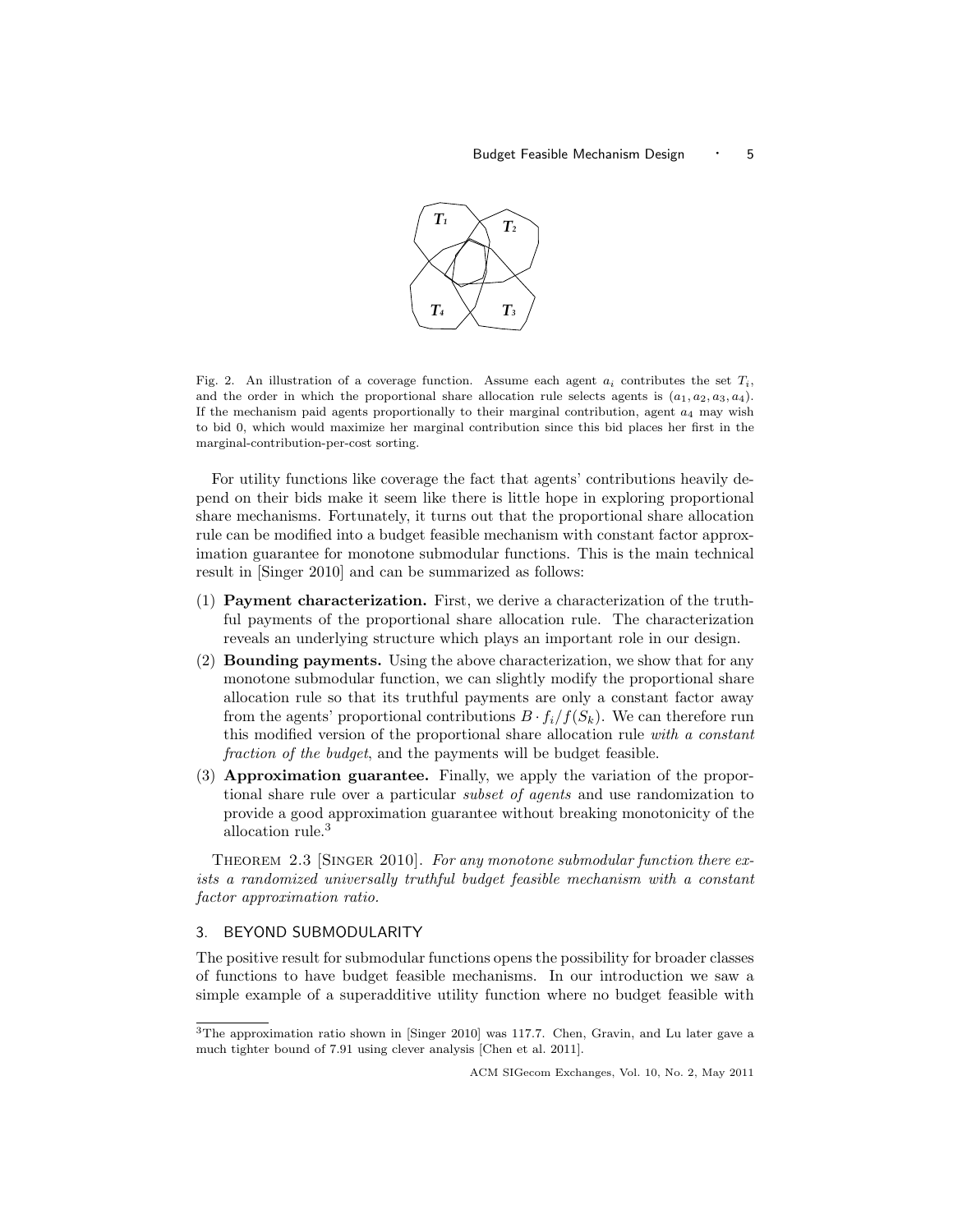approximation ratio better than  $n$  can be obtained (and a similar function can be constructed to show such a lower bound for randomized mechanisms). It therefore seems like the natural class of functions that can potentially allow for budget feasibility is that of *subadditive* functions, i.e.  $f(S \cup T) \leq f(S) + f(T)$ .

For subadditive utility functions budget feasible mechanisms with polylogarithmic approximation ratios were presented in [Dobzinski et al. 2011]. Bei et al. give a mechanism with a sublogarithmic approximation ratio, and a mechanism with a constant factor approximation ratio for a class known as fractionally subadditive functions [Bei et al. 2012]. Interestingly, they also show a budget feasible mechanism for subadditive functions with a constant factor approximation ratio when agents' costs are drawn from a known distribution. This result opens a new and exciting direction for *Bayesian* budget feasible mechanism design. <sup>4</sup>

It is in fact an open question whether there exists a budget feasible mechanism with a constant factor approximation guarantee for subadditive utility functions. It is important to note that without incentive constraints, a constant factor approximation algorithm (which relies on access to demand oracles) for maximizing subadditive functions under a budget constraint exists [Bei et al. 2012]. Since subadditive functions are arguably the most natural class where budget feasibility seems possible, whether a constant factor budget feasible mechanism for this class exists is a fundamental open question.

### 4. ONLINE LEARNING AND POSTED PRICE MECHANISMS

Throughout our discussion we considered direct revelation mechanisms where the agents bid their costs. An alternative is posted price mechanisms where the mechanism makes agents "take-it-or-leave-it" offers. In this model we assume agents are drawn sequentially from an unknown distribution that describes their costs, and for each agent  $a_i$  the mechanism posts a price  $p_i$ . If  $p_i \geq c_i$  the agent accepts and the buyer receives the item or service  $a_i$  sells at the expense of losing  $p_i$  from the remaining budget. Otherwise the agent rejects the offer, and the budget and utility of the buyer remain as they were before making the offer.

The main open question here is whether posted price mechanisms can do asymptotically as well as (i.e. a constant factor away from) direct revelation mechanisms. The technical challenge is to learn enough about distribution under the budget: high offers quickly exhaust the budget, and low offers can quickly exhaust the pool of agents. Surprisingly, it turns out that for simple utility functions such as  $f(S) = |S|$ , posted prices are as asymptotically powerful as direct revelation [Badanidiyuru et al. 2012]. Whether this is also true for broader classes of utility functions is open.

<sup>4</sup>Throughout our discussion we ignored computational and information theoretic considerations. To give a quick overview, submodular functions and their superclasses may have exponential representation and thus an efficient algorithm requires an oracle to evaluate these functions. The results discussed above for submodular functions are obtained using value oracles. For slightly broader classes there are known impossibility results for optimization with value oracles [Mirrokni et al. 2008] which apply to our setting as well. The mechanisms described in this section use the stronger demand oracle model. For more details see [Blumrosen and Nisan 2009].

ACM SIGecom Exchanges, Vol. 10, No. 2, May 2011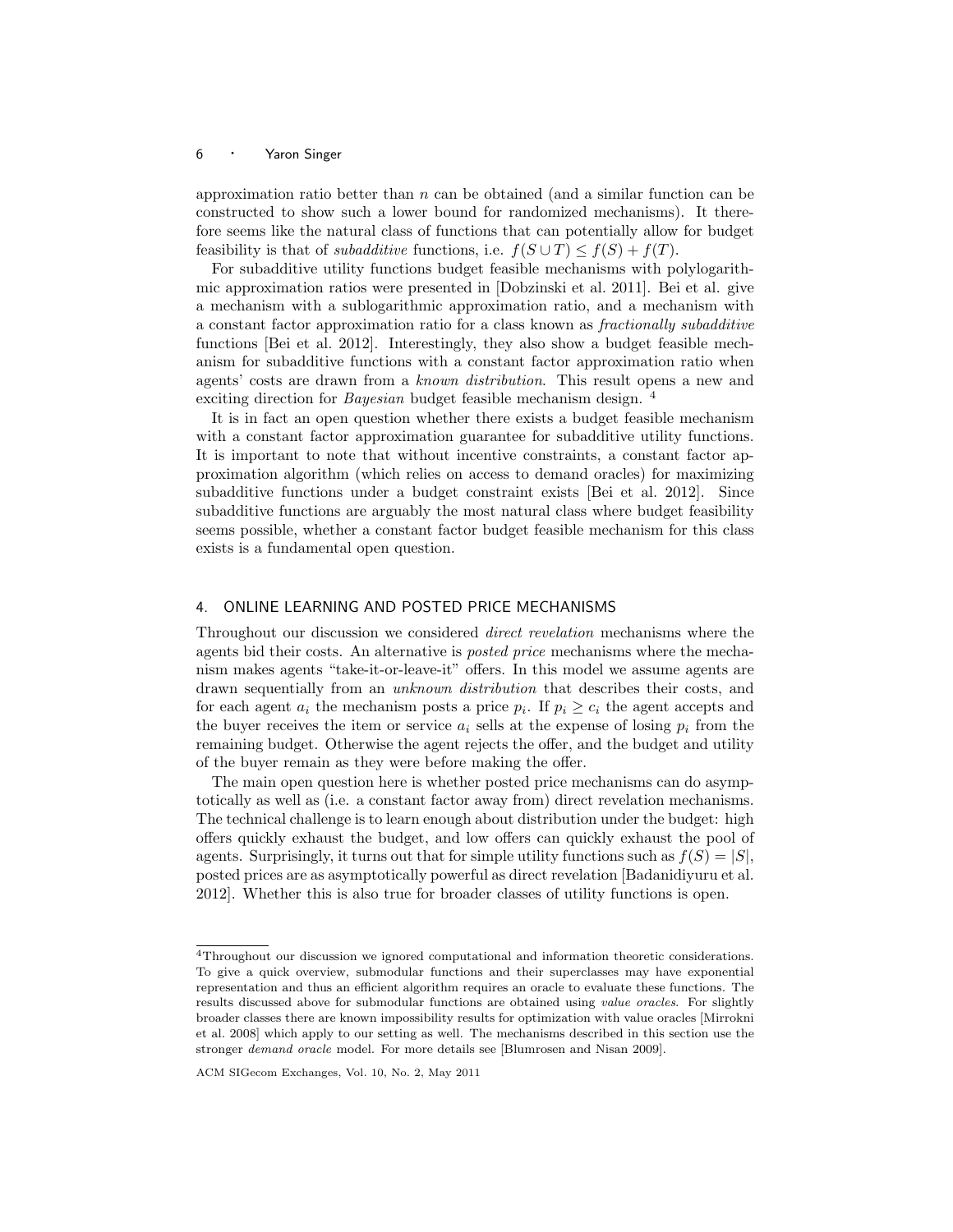### 5. APPLICATIONS

Influence in Social Networks. In this setting, formalized in [Kempe et al. 2003], the goal is to select a small set of individuals to become initial adopters or recommend a technology so that the word-of-mouth effect is maximized. In their seminal work Kempe, Kleinberg, and Tardos showed that for many natural word-of-mouth processes the task of maximizing influence reduces to maximizing a submodular function under a cardinality constraint. The underlying assumption in influence maximization is that every individual has some inherent cost for being a recommender or an initial adopter. Despite the growing availability of personalized data and the emergence of sophisticated machine learning techniques, inferring personal costs is a difficult task. The results for submodular functions here imply that individuals' costs can be elicited through a truthful mechanism with good performance guarantees. Budget feasible mechanisms for particular classes of influence functions as well as experiments on large-scale data are shown in [Singer 2012].

Crowdsourcing. In crowdsourcing markets like Amazon's Mechanical Turk, requesters typically seek to outsource simple human computation tasks such as image labeling, in a cost-effective manner. Requesters often face task completion deadlines and must account for dramatic elasticity in the workforce supply. In addition, requesters must accommodate the large variance in effort required to complete different tasks, which largely depends workers' heterogenous skill levels. To automate the process of pricing crowdsourcing tasks the MECHANICAL  $P_{\text{ERK}}^{\text{TM}}$  platform implements budget feasible mechanisms tailored for crowdsourcing markets that maximize requesters' utilities and minimize payments [Singer and Mittal 2011; 2013]. Singla and Krause develop direct revelation as well as posted price mechanisms that minimize regret [Singla and Krause 2013b], and applications of budget feasible mechanisms for crowdsourcing with mobile devices are shown in [Yang et al. 2012].

Data Analysis. There are several interesting applications where data is procured from strategic agents and the goal is to optimize estimations and predictions. Roth and Schoenebeck assume costs are drawn from a known distribution and use a posted price budget feasible mechanism for minimizing variance of an estimator [Roth and Schoenebeck 2012]. Recent work by Horel et al. shows budget feasible mechanisms for experimental design, and manage to elegantly optimize objectives such as entropy minimization [Horel et al. 2013].

Privacy-Preserving Systems. In a data-rich era, recommendation systems aim to strike a fine balance between making useful recommendations while preserving privacy. Budget feasible mechanisms that procure data from users and maximize prediction in a privacy-preserving manner were developed in [Dandekar et al. 2013]. For a different set of problems known as community sensing Singla and Krause develop budget feasible mechanisms for adaptive submodular utilities [Singla and Krause 2013a].